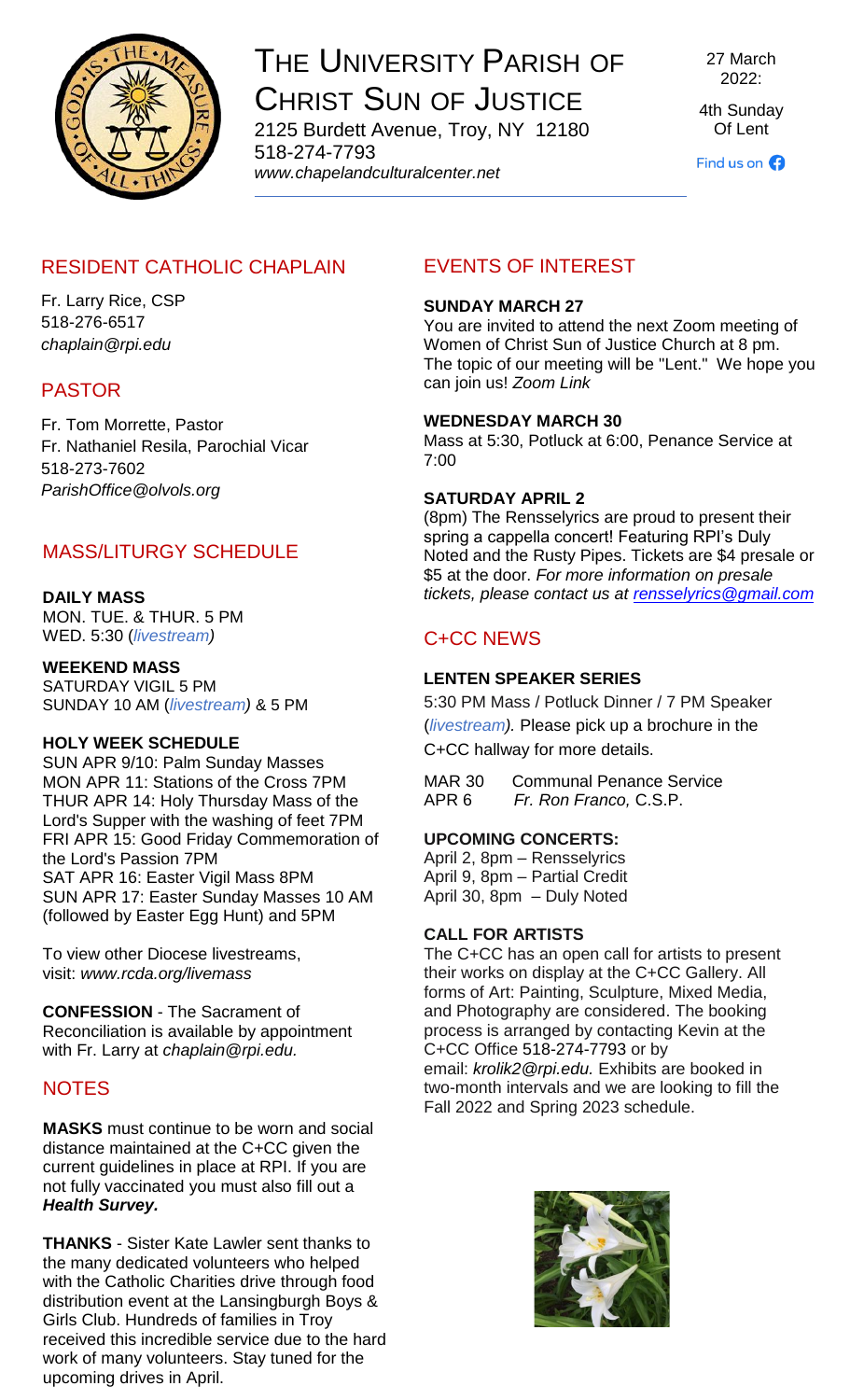# a might not know that:

- I'm from Nigeria.
- I'm a PhD student in the Chemical and Biological Engineering department.
- My research involves achieving Smart Manufacturing for Chemical Industries using artificial intelligence.
- My favorite hobbies include playing the piano, biking,
- watching soccer games from European competitions, English premier league fantasy football, and having a FaceTime with my family and friends.

#### **Favorite C+CC memories:**

"Personally, every Tuesday Bible study is a wonderful experience and a memory not to be forgotten.

Lucky Yerimah



#### MINISTRY OPPORTUNITIES

**WE** are Church

*Romans 12:6 "In his grace, God has given us different gifts for doing certain things well."*

**UKRAINE RELIEF:** Bishop Scharfenberger urges us to support emergency relief for Ukraine as the humanitarian crisis grows. Catholic Relief Services is working with its partner, Caritas Ukraine, to respond. Here is how people can help: *[https://bit.ly/3hbagDJ.](https://bit.ly/3hbagDJ?fbclid=IwAR2WH4XjxT8SMX13STGtLq5eJCWROSPwFKRGmLtdKxIzpgOxJV0PzNPxfpk)*

**SYNOD LISTENING SESSIONS** are organized by vicariate. Our parish is in the Taconic Vicariate and that listening session will be held June 1 6:30-8:30 PM at St. Michael the Archangel in Troy.

**EASTER TRADITION**: At Eastertime, our community gives a Lily plant to those who are housebound or who have lost a relative during the past year. PLEASE SIGN-UP and share the joy of Easter. We will give you a name, address, and phone number so you can be in touch and visit at a mutually convenient time during Easter Week. Contact Dee Dziewulski to sign up at 518- 334-6825 or *[dmdeezee@nycap.rr.com](mailto:dmdeezee@nycap.rr.com)*

STUDENTS: We have funding available and will cover the cost of the plant and we can arrange transportation. This is a beautiful ministry and your participation is a blessing.

## READINGS FOR THE WEEK

Sunday Jos 5:9a, 10-12, Ps 34:2-3, 4-5, 6-7, 2 Cor 5:17-21, Lk 15:1-3, 11-32

Monday Is 65:17-21, 30:2 and 4, 5-6, 11-12a and 13b, Jn 4:43-54

Tuesday Ez 47:1-9, 12, 46:2-3, 5-6, 8-9, Jn 5:1-16 Wednesday Is 49:8-15, 145:8-9, 13cd-14, 17-18, Jn 5:17-30 Thursday Ex 32:7-14, 106:19-20, 21-22, 23, Jn 5:31-47 Friday Wis 2:1a, 12-22, 34:17-18, 19-20, 21 and 23, Jn 7:1-2, 10, 25-30

Saturday Jer 11:18-20, 7:2-3, 9bc-10, 11-12, Jn 7:40-53 Sunday Is 43:16-21, Ps 126:1-2, 2-3, 4-5, 6, Phil 3:8-14, Jn 8:1-11

## **COLLECTIONS**

Your continued generosity is appreciated! Here are ways to give…

- Mail your collection envelope and/or your check **made payable to Christ Sun of Justice** or place in the collection basket.
- Make an *[online donation](http://chapelandculturalcenter.net/give-back/)* ("Mass donation" in the comments section.)
- This week (Mar. 26/27) is the Catholic Relief Services Annual Appeal. Funds from this collection provide food to the hungry, support displaced refugees, and bring Christ's love and mercy to vulnerable people here and abroad. Currently there are special relief efforts underway within CRS that are helping Ukrainian families. Please make checks payable to Christ Sun of Justice with "Diocesan Collection" on the memo line of your check.

## A FAMILY PERSPECTIVE by Bud Ozar

We may feel like the Prodigal Son but the gospel wants us to focus on the father who was forgiving and understanding. We all make mistakes and need forgiveness. Who in your family needs your forgiveness and acceptance this Lent? The owner of the fig tree was impatient because the tree did not live up to his expectations. In families, there are those who do not live up to our expectations. Imitate the gardener and give them more time and help. Do not cut them out of your life. Love asks us to be connected, not productive.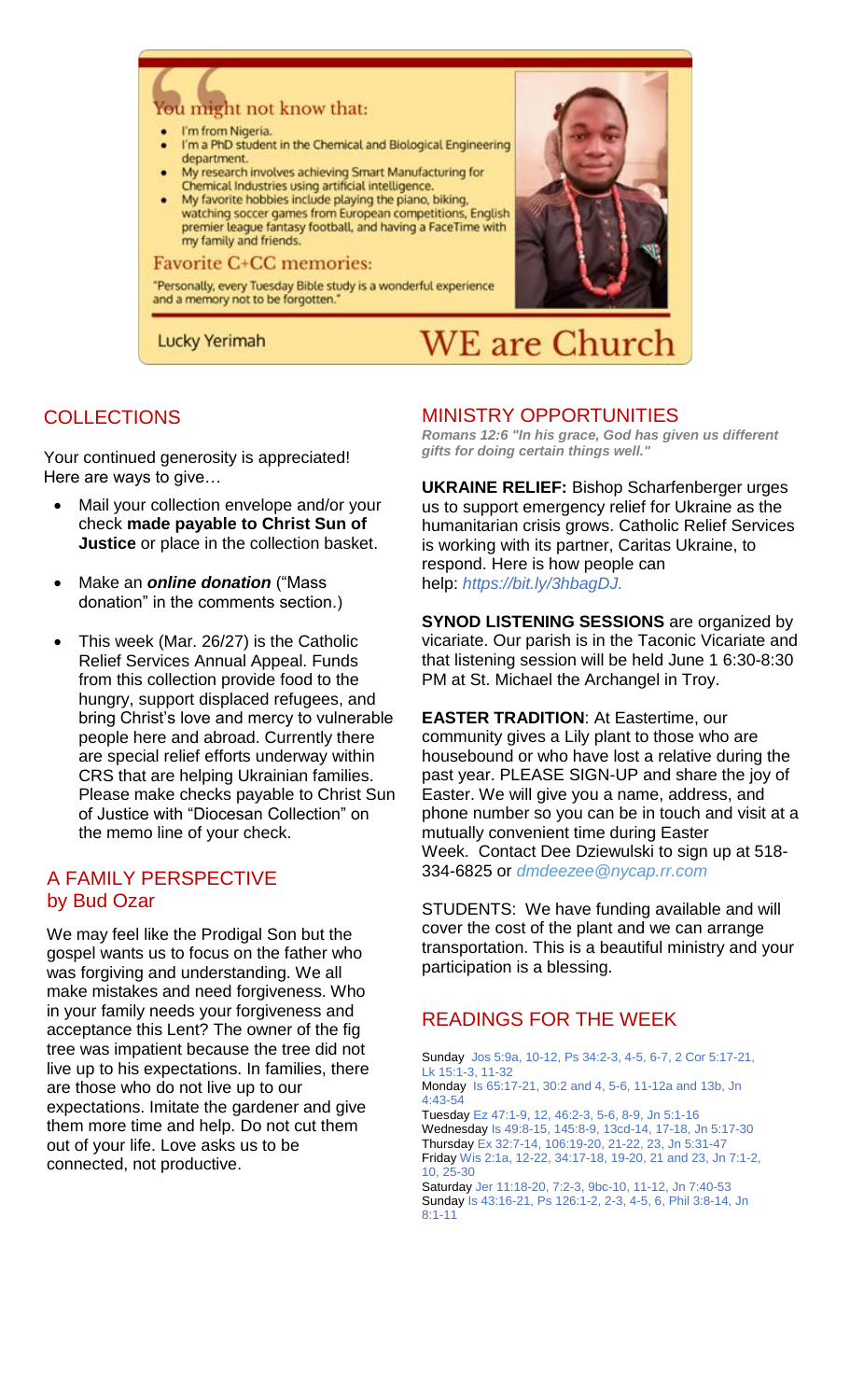

# *~Campus Connection~*





#### FR. LARRY RICE, CSP

Father Larry Rice may be contacted at *[chaplain@rpi.edu.](mailto:chaplain@rpi.edu)* 

Next Wednesday we will be hosting a communal Reconciliation service, as part of our Lenten preparation for Easter. If you have not had the opportunity to confess for a while-- understandable, because of COVID, this will be a good opportunity. We will have several priests helping.

Several years ago, I answered a question on Quora.com (a social question-and-answer site) that asked, "What's it like to be a priest hearing confessions?" My

answer has had more than 74,000 views, and 550 up-votes! Here is what I said: In my experience, it can be both very humbling, and an amazing movement of God's grace. That said, it is not usually as interesting as people think it must be. Sin is banal. It's commonplace and boring. Everyone tends to think that their sin is special, unique to them, and (sometimes) particularly awful. But we've heard it all before. It has been many years since someone surprised me in confession.

It isn't quite like knowing someone's secrets, because whatever you hear, you can't ever disclose. Ever. In fact, we can't even disclose if someone has ever approached us for confession. I take that "seal of confession" VERY seriously; to violate it means excommunication for a priest.

These days I don't often hear the old "laundry list" confessions. Instead, people tend to approach the sacrament with a somewhat more adult understanding of temptation, sin, repentance, and forgiveness. Nevertheless, it's important to welcome and accept each penitent "where they are." It is not up to me to judge what people confess, nor how they approach the sacrament.

Importantly, the role of the confessor isn't to be a scold, nor to give advice, nor to judge people. Instead, we are to be welcoming, compassionate, and to announce God's mercy and forgiveness to penitents who are genuinely sorry, and want to return to God's grace. As a confessor, I am privileged to be a witness to people's reconciliation. I get to pronounce God's forgiveness, and see them depart with a deep sense of renewal and freedom.



## SPIRITUAL SEEDS

**By Tracy Watson, RPI Associate Catholic Chaplain** *[spiritual.advisorCCC@gmail.com](mailto:spiritual.advisorCCC@gmail.com)*

Three Things

Greetings to you! Wow- can you believe that we are already half way through our Lenten journey?!

This past Wednesday evening our University parish community welcomed RIT Campus Minister and author Nora Bradbury- Haehl, and I share with you three things that have left their imprint on me as she shared her wisdom about Life Transitions in general and specifically for college-bound young adults.

1. Grandparents: you and your expressions of unconditional love matter! Do not underestimate your positive influences on your grandkids!

2. HALT!: Don't let yourself get too Hungry, Angry, Lonely, Tired. (borrowed from recovery work)

3. Dig for Bedrock: especially in times of turmoil and transition, be attentive to those trusted people, practices and core values that root and ground us so that we are better able to navigate these unsettled waters.